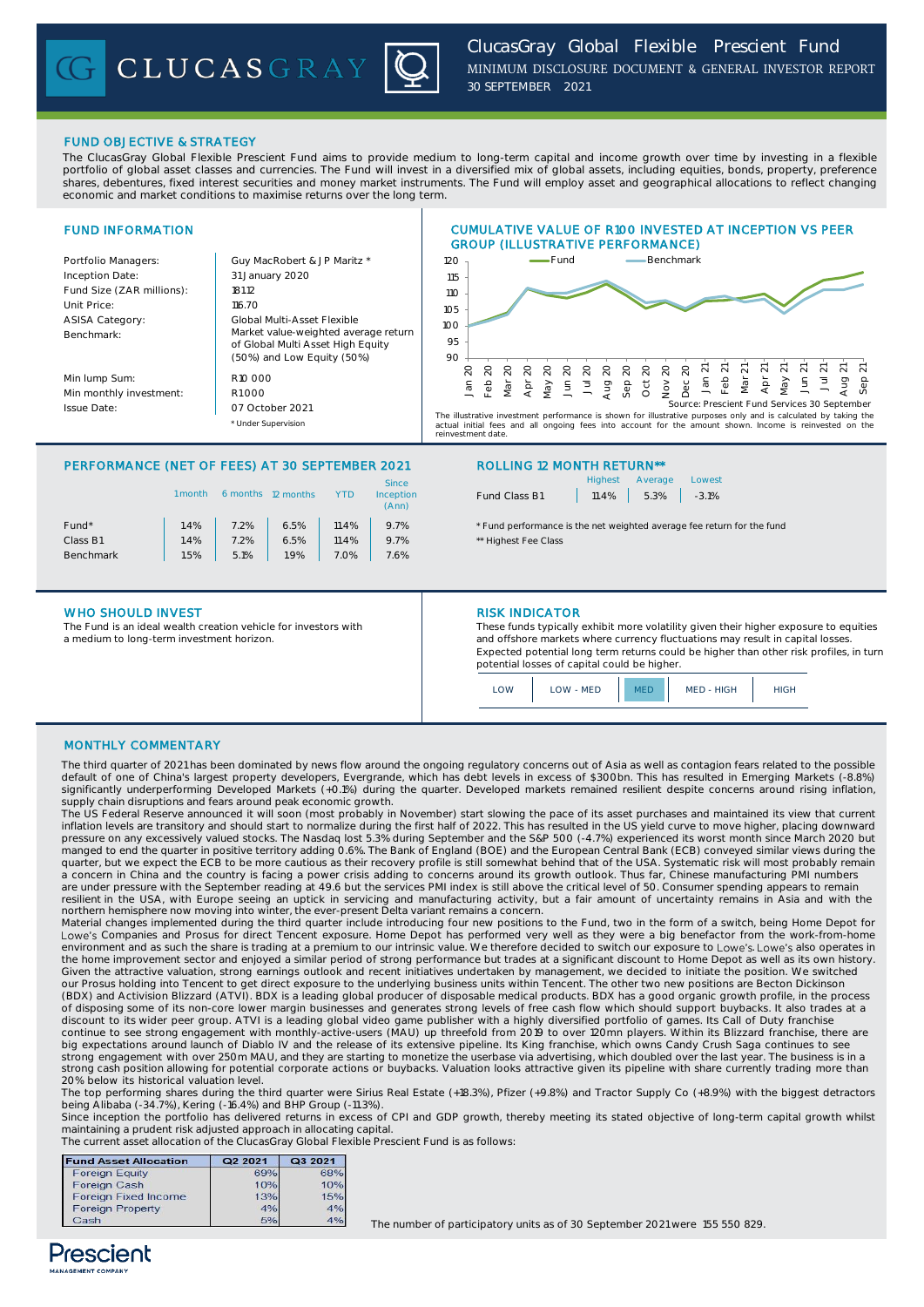# CLUCASGRAY



## FEE STRUCTURE TOP 10 HOLDINGS

| <b>TER</b>                          | Class B1 | Alphabet                      | 2.5% | JnJ                | 1.8% |
|-------------------------------------|----------|-------------------------------|------|--------------------|------|
| Annual Management Fee (excl. VAT)   | 0.90%    | TotalEnergies                 | 2.4% | Amazon             | 1.8% |
| Other Cost                          | 0.40%    | Facebook                      | 2.4% | Samsung            | 1.7% |
| <b>VAT</b>                          | 0.13%    | Euronext                      | 2.1% | Lockheed Martin    | 1.6% |
| Total Expense Ratio (incl. VAT)     | .43%     | Brit Am Tobacco               | 1.8% | Pfizer             | 1.6% |
| Transaction Costs (incl. VAT)       | 0.15%    |                               |      |                    |      |
| Total Investment Charge (incl. VAT) | 1.58%    |                               |      | Foreign F-Local    |      |
|                                     |          | <b>FUND ASSET ALLOCATIONS</b> |      | Income Cash<br>A O |      |

| Alphabet        | 2.5% |
|-----------------|------|
| TotalEnergies   | 2.4% |
| Facebook        | 24%  |
| Furonext        | 2.1% |
| Brit Am Tobacco | 18%  |

## FUND ASSET ALLOCATIONS

|                          |                    | <b>Asset Class</b> | %     |
|--------------------------|--------------------|--------------------|-------|
| <b>DISTRIBUTIONS</b>     |                    | Foreign Equity     | 67.9% |
| Distribution Frequency   | Annually           | Foreign Cash       | 9.6%  |
| <b>Distribution Date</b> | 01 April           | Foreign F-Income   | 14.6% |
| Last Distribution        | 0.20 cents per sha | Local Cash         | 4.4%  |
|                          |                    | Foreign Property   | 3.5%  |

| JnJ             | 1.8% |
|-----------------|------|
| Amazon          | 1.8% |
| Samsung         | 1.7% |
| Lockheed Martin | 1.6% |
| Pfizer          | 16%  |

## Last Distribution **Last Distribution Local Cash** and Local Cash and 4.4% **Contained Contained A.1** Contained the Foreign Equity 68% **Foreign** Cash 10% Foreign F-Local Income 15% Cash 4% Foreign Property 3%

## DISCLAIMER

Collective Investment Schemes in Securities (CIS) should be considered as medium to long-term investments. The value may go up as well as down and past performance is not necessarily a guide to future performance. CIS's are traded at the ruling price and can engage in scrip lending and borrowing. The<br>collective investment scheme may borrow up to 10% of the market value of maximum commissions is available on request from the Manager. There is no guarantee in respect of capital or returns in a portfolio. A CIS may be closed to new investors in order for it to be managed more efficiently in accordance with its mandate. CIS prices are calculated on a net asset basis, which is the total<br>value of all the assets in the portfolio including any income pricing is used.

The Fund's Total Expense Ratio (TER) reflects the percentage of the average Net Asset Value (NAV) of the portfolio that was incurred as charges, levies and<br>fees related to the management of the portfolio. A higher TER does

TER cannot be regarded as an indication of future TER's. During the phase in period TER's do not include information gathered over a full year.

Transaction Costs(TC) is the percentage of the value of the Fund incurred as costs relating to the buying and selling of the Fund's underlying assets. Transaction costs are a necessary cost in administering the Fund and impacts Fund returns. It should not be considered in isolation as returns may be impacted by many other factors over time including market returns, the type of Fund, investment decisions of the investment manager and the TER.

Where a current yield has been included for Funds that derive its income primarily from interest bearing income, the yield is a weighted average yield of all underlying interest bearing instruments as at the last day of the month. This yield is subject to change as market rates and underlying investments change.

The Manager retains full legal responsibility for any third-party-named portfolio. The investor acknowledges the inherent risk associated with the selected investments and that there are no guarantees. A list of fund specific risks is provided below. Please note that all documents, notifications of deposit, investment, redemption and switch applications must be received by Prescient by or before 13:00 (SA), to be transacted at the net asset value price for that day. Where all required documentation is not received before the stated cut off time Prescient shall not be obliged to transact at the net asset value price as agreed to. Funds are priced at either 3pm or 5pm depending on the nature of the Fund. Prices are published daily and are available on the Prescient website.

Performance has been calculated using net NAV to NAV numbers with income reinvested. The performance for each period shown reflects the return for investors who have been fully invested for that period. Individual investor performance may differ as a result of initial fees, the actual investment date, the date of reinvestments and dividend withholding tax. Full performance calculations are available from the manager on request.

Equity investment risk: Value of equities (e.g. shares) and equity-related investments may vary according to company profits and future prospects as well as more general market factors. In the event of a company default (e.g. bankruptcy), the owners of their equity rank last in terms of any financial payment from that company.

Foreign Investment risk: Foreign securities investments may be subject to risks pertaining to overseas jurisdictions and markets, including (but not limited to) local liquidity, macroeconomic, political, tax, settlement risks and currency fluctuations.

Interest rate risk: The value of fixed income investments (e.g. bonds) tends to be inversely related to interest and inflation rates. Hence their value decreases when interest rates and/or inflation rises.

Property risk: Investments in real estate securities can carry the same risks as investing directly in real estate itself. Real estate prices move in response to a variety of factors, including local, regional and national economic and political conditions, interest rates and tax considerations.

Currency exchange risk: Changes in the relative values of individual currencies may adversely affect the value of investments and any related income.

Liquidity risk: If there are insufficient buyers or sellers of particular investments, the result may lead to delays in trading and being able to make settlements, and/or large fluctuations in value. This may lead to larger financial losses than expected.

Default risk: The risk that the issuers of fixed income instruments (e.g. bonds) may not be able to meet interest payments nor repay the money they have borrowed. The issuers credit quality it vital. The worse the credit quality, the greater the risk of default and therefore investment loss.

Developing Market (excluding SA) risk: Some of the countries invested in may have less developed legal, political, economic and/or other systems. These markets carry a higher risk of financial loss than those in countries generally regarded as being more developed.

For any additional information such as fund prices, brochures and application forms please go to www.clucasgray.co.za